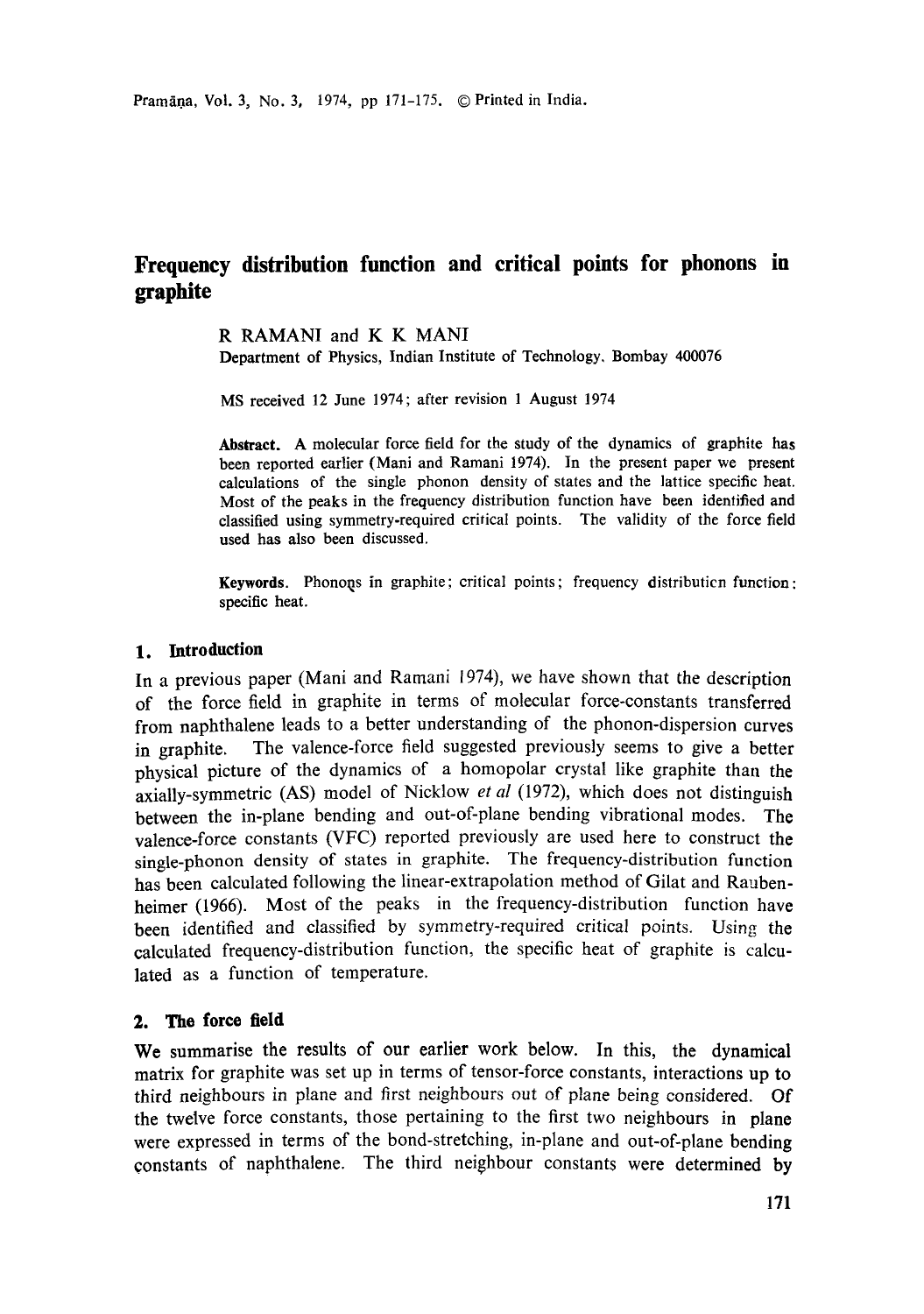a fit to the observed  $\Gamma_3$ <sup>+</sup> mode. The first neighbour out-of-plane constants were obtained from the sound velocities along the c-axis.

The major differences between these calculations and those of Nicklow *et al*  (1972) occur for the  $\Gamma_2^-$  and  $\Gamma_3^+$  modes, and their subsequent variation through the Brillouin zone. We attributed this difference to the axially symmetric (AS) model of Nicklow *et al* (t972). Axial symmetry around a bond in the plane demands that the force constants for in-plane and out-of-plane displacements be equal. In our calculations, the ratio of the in-plane to the out-of-plane constant is  $0.10$ or less, depending on the neighbour considered. The result is that the  $\Gamma_2^-$  and  $\Gamma_3$ <sup>+</sup> modes have frequencies of 642 cm<sup>-1</sup> and 629 cm<sup>-1</sup>, respectively, as compared to 1395  $\pm$  10 cm<sup>-1</sup> obtained by Nicklow *et al* (1972). Considering the anisotropic nature of graphite and our good fit to the observed data, we were led to conclude that AS conditions would not apply to graphite.

Our attention has since been drawn to the work on graphite by Ahmadieh and Rafizadeh (1973) which we had overlooked in our earlier work. These authors have attempted to obtain the dispersion curves and elastic constants of graphite, using Lennard-Jones two-body potentials. The calculation is characterised by two sets of Lennard-Jones parameters, one for the interactions between atoms in different planes and the other for interactions between atoms in the same plane. The calculated dispersion curves differ from experiment in two vital respects. The major elastic constants are very poorly fitted, with errors of over  $50\%$ . The other discrepancy is the failure to obtain the parabolic variation with wave-vector of transverse acoustic phonons in the basal plane (Nicklow *et al* 1972, Mani and Ramani 1974). Although recourse has been taken in the work of Ahmadieh and Rafizadeh to the vibrational frequencies of benzene, the defects mentioned above overshadow the concept of force constant transference. We are thus inclined to believe that any restriction on the force field will lead to erroneous results for graphite.

# **3. Single-phonon density of states**

The single phonon density of states  $g(\omega)$  of graphite with the above force field has been obtained using the linear-extrapolation method of Gilat and Raubenheimer (1966), Raubenheimer and Gilat (1967). We have slightly modified this method by filling the irreducible part of the Brillouin zone with identical rectangular prisms alone, in contrast to Raubenheimer and Gilat (1967), who used triangular prisms for the boundaries of the zone. Accidental degeneracies and critical points not required by symmetry were avoided by repeating the calculation for different mesh sizes. The unsmoothened plot of  $g(\omega)$  thus obtained is given in figure 1. The computations were performed on a CDC 3600 computer, the small noise in the function  $g(\omega)$  being due to the small number of mesh points used  $(\sim 1000)$ . Limitations of computational time prohibited the use of a larger number of mesh points.

# **4. Correlations with the symmetry-required critical points**

The critical points for the phonon spectrum have been obtained by standard methods (Phillips 1956). They are listed in table 1, along with the corresponding values of the frequencies. The notation for the irreducible representations of the space **group** of graphite,  $D_{6h}^{4}$ , is that of Slater  $\mathbb{I}(1965)$ .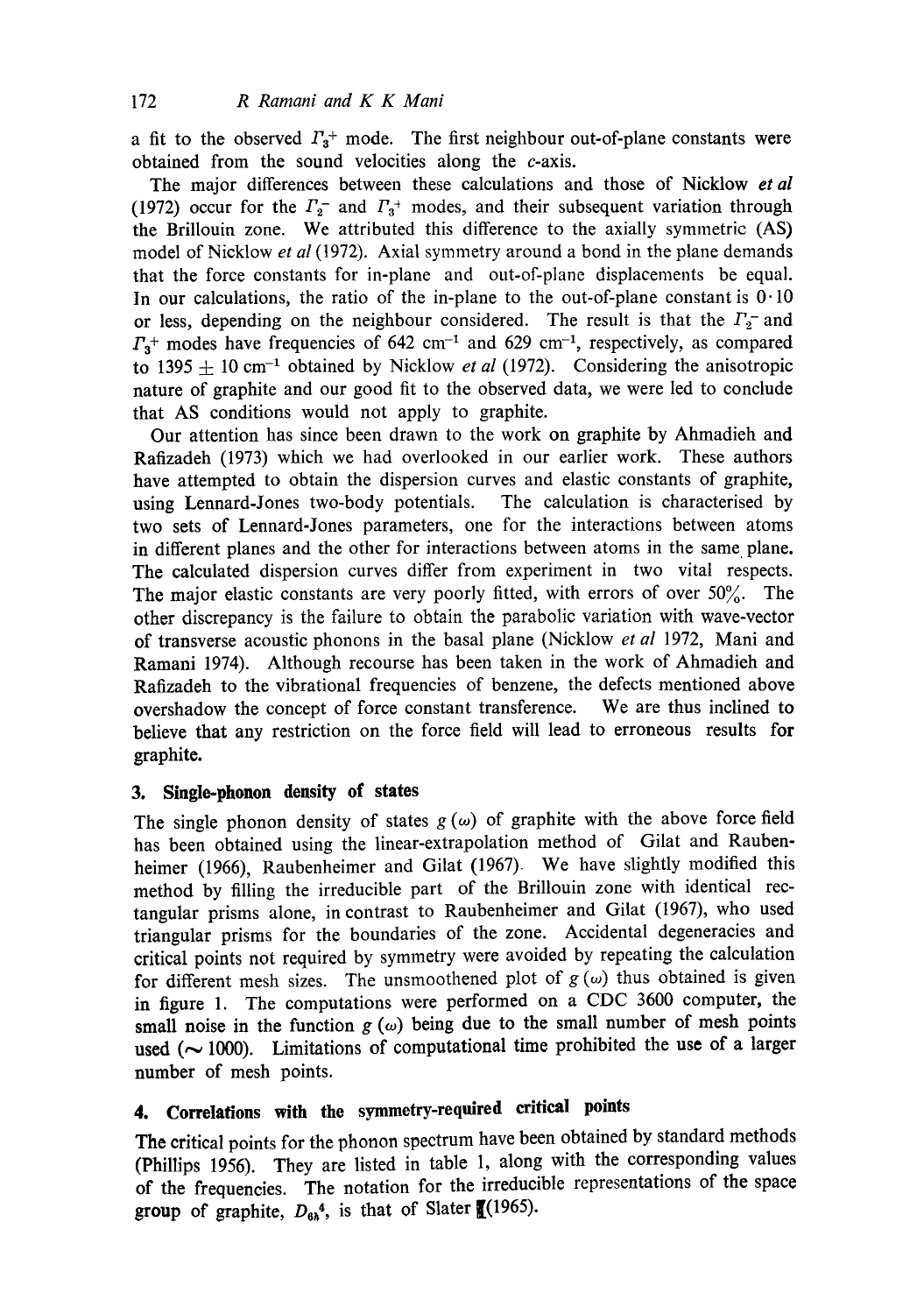

Figure 1. Frequency distribution function (using GR method).

| Critical<br>point | Phonon<br>species    | Frequency<br>(THz) | Phonon<br>species    | Frequency<br>(THz) |
|-------------------|----------------------|--------------------|----------------------|--------------------|
| Г                 | $\Gamma_{\bullet}^-$ | 18.9               | $\Gamma_6$ -         | 47.2               |
|                   | $\Gamma_3{}^+\!l$    | 3.7                | $\Gamma_{\rm s}{}^+$ | 47.3               |
|                   | $\Gamma_3^+$         | 19.3               | $\Gamma_5{}^+$       | $1\cdot 3$         |
| A                 | $A_1$                | 2.7                | $A_3$                | 0.9                |
|                   | $A_1$                | 19.1               | $A_3$                | 47.3               |
| M                 | $M_{2}^-$            | 20.6               | $M_{3}$ <sup>+</sup> | 13.4               |
|                   | $M_3^-$              | 36.6               | $M_{3}$ <sup>+</sup> | 7.5                |
|                   | $M_{\bullet}$        | 6.6                | $M_4$ <sup>+</sup>   | $44 - 1$           |
|                   | $M_2^-$              | 20.0               | $M_4^-$              | 12.8               |
|                   | $M_1$ <sup>+</sup>   | 54.6               | $M_3^-$              | 36.6               |
| K                 | $\mathbf{K}_4$       | 9.6                | $K_{2}$              | 9.2                |
|                   | $K_1$                | 39.2               | $K_{3}$              | 39.2               |

Table 1. Analytical critical points in graphite (by symmetry)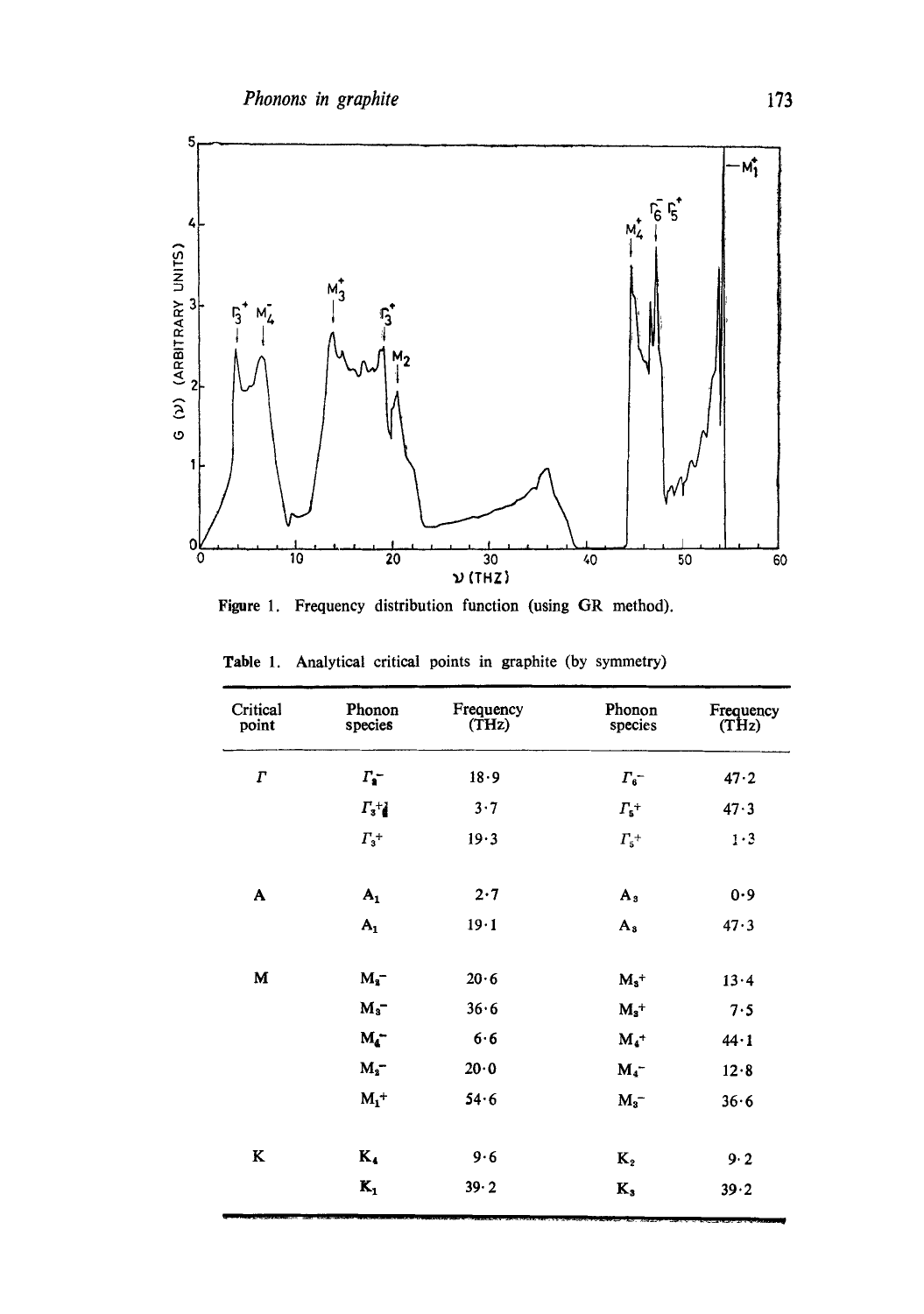| Observed<br>peak values<br>(THz) | Identified<br>critical points<br>(see table $1$ ) | Observed<br>peak values<br>(THz) | Identified<br>critical point<br>(see table $1$ ) |
|----------------------------------|---------------------------------------------------|----------------------------------|--------------------------------------------------|
| 3.8                              | $\Gamma_{\rm s}$ +                                | 44.4                             | $M_4$ <sup>+</sup>                               |
| 6.6                              | $M_{4}^-$                                         | 46.4                             |                                                  |
| 13.8                             | $M_{\rm a}$                                       | 47.0                             | $\Gamma_6^-$ , $\Gamma_5^+$                      |
| 19.0                             | $\Gamma_3^+$ , $\Gamma_2^-$                       | 53.4                             | $\bullet\bullet$                                 |
| 20.4                             | $M_{\circ}$                                       | $53 - 8$                         | $M_i^+$                                          |
| 35.8                             | $M_1^-$ , $M_2^-$                                 |                                  |                                                  |

Table 2. Correspondence between peaks in frequency distribution function and symmetry-required critical points

The correspondence between the peaks in the calculated density of states and the singularities expected due to critical points is given in table 2. The agreement is seen to be good. Some of the critical points do not contribute to singularities in the density of states, which is due to the fact that at such points different types of singularities annul each other (Van Hove 1963). Singularities also exist which are not assignable from symmetry-required critical points alone; in this paper we do not attempt to exhaust all such critical points.



Figure 2. Lattice specific heat as a function of temperature on a log-log scale. The experimental points are from DeSorbo (1953); DeSorbo and Nichols (1958),